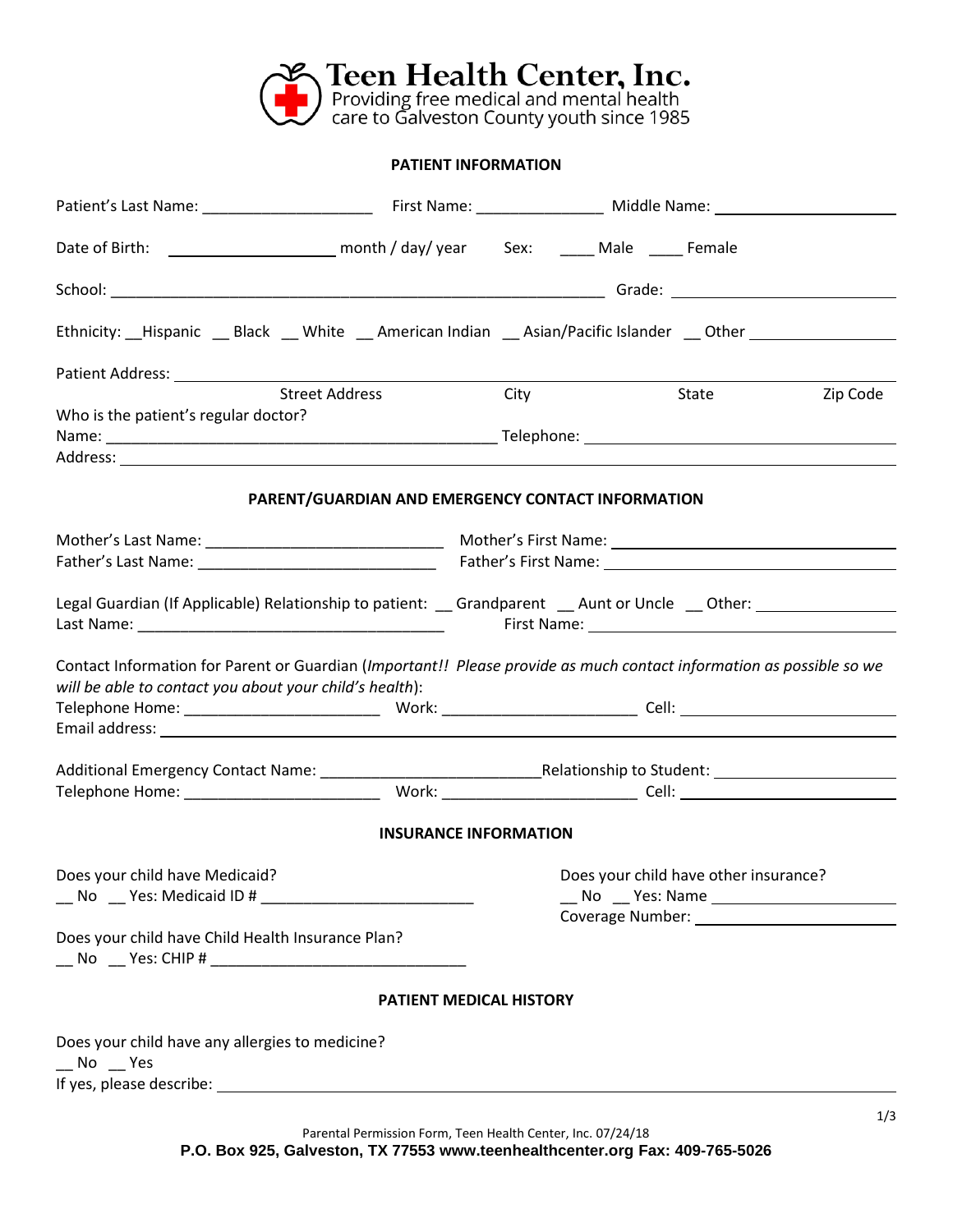| Does your child have allergies, sensitivities, or reactions to any substances |    |     |
|-------------------------------------------------------------------------------|----|-----|
| such as food, mold, pollen, animal dander, dust or insects?                   | No | Yes |
| Does your child have asthma?                                                  | No | Yes |
| Has your child ever had a seizure?                                            | No | Yes |
| Does your child have diabetes?                                                | No | Yes |
| Does your child have any known heart condition?                               | No | Yes |
| Has your child ever had to stay overnight in the hospital?                    | No | Yes |
| Has your child ever had surgery?                                              | No | Yes |
| Has your child suffered from any trauma or severe injury?                     | No | Yes |
| Has your child had any mental health issues?                                  | No | Yes |
| Does your child have any other health problems?                               | No | Yes |
| Please explain any "yes" responses:                                           |    |     |
|                                                                               |    |     |

## **FAMILY HEALTH AND SOCIAL HISTORY**

| Has any family member had heart disease before age 50?  | Nο | Yes  |
|---------------------------------------------------------|----|------|
| Does any family member have Tuberculosis (TB)?          | N٥ | Yes  |
| Have there been any mental health issues in the family? | Nο | Yes  |
| Does any family member smoke tobacco in the home?       | N٥ | Yes. |

Please explain any "yes" responses:

## **AUTHORIZATION FOR SPECIFIC HEALTH CARE SERVICES**

\_\_\_\_\_\_\_\_\_\_\_\_\_\_\_\_\_\_\_\_\_\_\_\_\_\_\_\_\_\_\_\_\_\_\_\_\_\_\_\_\_\_\_\_\_\_\_\_\_\_\_\_\_\_\_\_\_\_\_\_\_\_\_\_\_\_\_\_\_\_\_\_\_\_\_\_\_\_\_\_\_\_\_\_\_\_\_\_\_\_\_\_\_\_\_\_\_\_

Please complete:

- My child (Please CIRCLE one) **MAY** or **MAY NOT** receive services such as: routine physical examinations, weight/fitness program, TB skin test, immunizations, management of minor illnesses and injuries - including laboratory tests and medications, and general health education.
- My child (Please CIRCLE one) **MAY** or **MAY NOT** receive counseling for the treatment of mental health and developmental conditions, which may include evaluation, diagnosis, and if necessary, referrals.
- My child (Please CIRCLE one) **MAY** or **MAY NOT** receive medications for the treatment of mental health and developmental conditions, which may include evaluation, diagnosis, and if necessary, referrals. Parent must be present for child to receive medications.
- My child (Please CIRCLE one) **MAY** or **MAY NOT** receive reproductive services including family planning, birth control, and condoms.
- My child (Please CIRCLE one) **MAY** or **MAY NOT** receive counseling and testing for the HIV/AIDS virus.